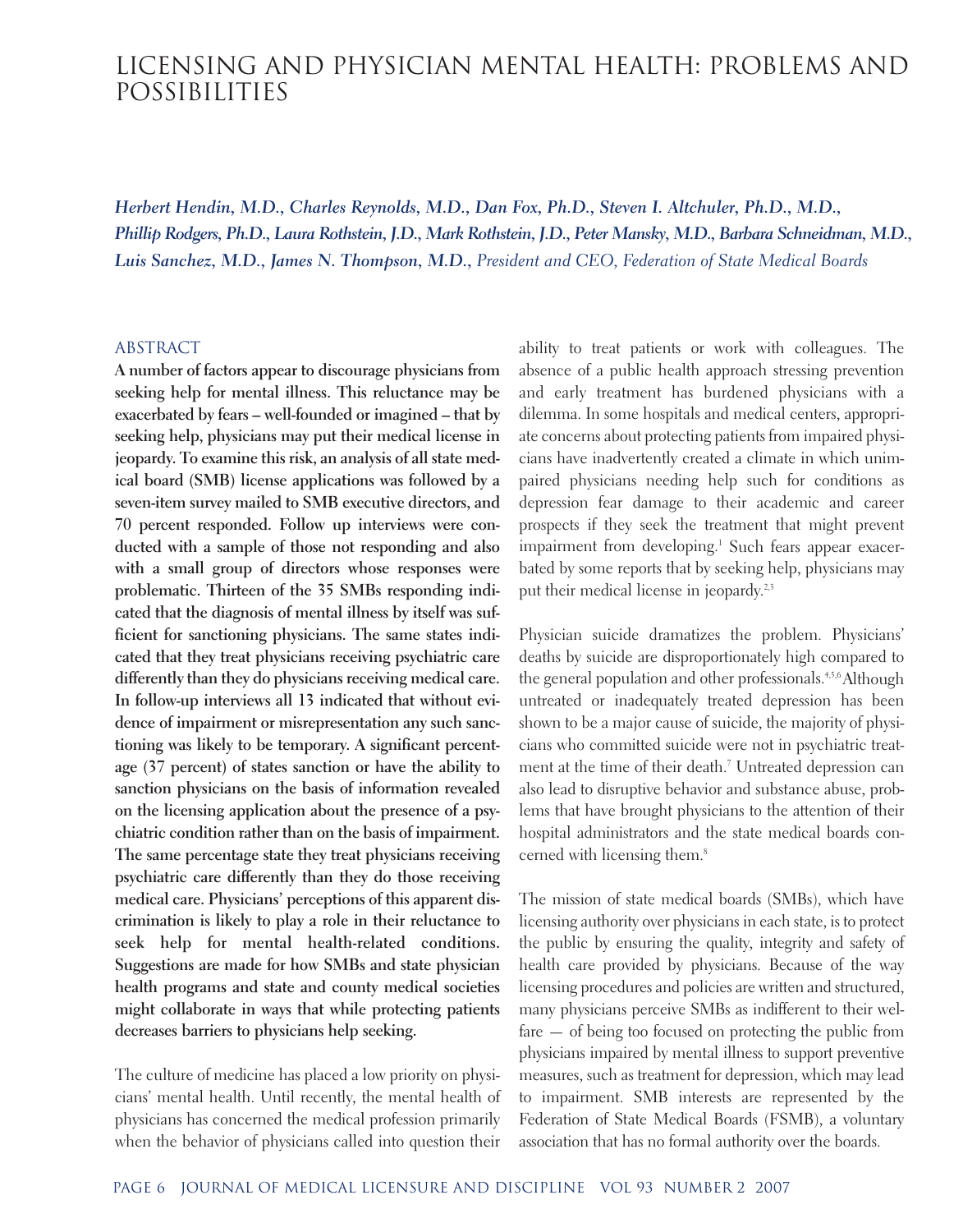The health of physicians, although of growing concern to the medical profession, has been the province of state physician health programs, also represented by a voluntary association, the Federation of State Physician Health Programs (FSPHP). Forty-eight states have physician health programs that provide assistance or referrals to physicians with physical or mental illness. Physicians can either be referred to these programs by their SMB or self-refer for confidential treatment. Although the mental health programs have generally focused on physicians with substance abuse problems, some states are now broadening the scope of their concerns.

Experts from leading health care organizations who studied the problem had recommended: "Decisions about professional licensing and credentials should be based on professional performance, not psychiatric diagnosis or treatment."9 The House of Delegates of the American Medical Association subsequently resolved that: "Physicians who have major depression and seek treatment not have their medical licenses and credentials routinely challenged but instead have decisions about their licensure and credentialing and recredentialing based on professional performance."10 Little was actually known, however, about the extent to which SMBs do or do not base decisions on professional performance.

#### ANALYSIS OF SMB LICENSE APPLICATIONS

To increase our knowledge, representatives of the organizations participating in this project examined SMB licensing applications for all 50 states to assess their potential influence upon physician help-seeking for mental illness. Forty state physician license applications ask directly about mental illness; 20 asked about impairment due to mental illness and 20 asked about diagnosis, treatment, admission to a treatment facility or a combination of these.

Questions regarding diagnosis, treatment and/or admission to a treatment facility usually take the form of: "Have you (within a certain amount of time) been diagnosed, treated or admitted to a treatment facility for a mental illness or disease?" Impairment questions were usually stated as follows: "Do you have a mental condition that in any way impairs your ability to practice medicine?" Terms such as "interferes," "limits," "hinders" or "adversely affects," were also used. Most mental health questions were time-specific. Eleven applications asked if the condition was current, three applications were limited to the preceding two years, one to three years, 12 to five years, one to seven years, three to 10 years and nine had no time limit. If an applicant responded "Yes" to any mental health question, additional information

was usually requested. Twenty-six states requested a written explanation, but did not specify what information was required. Five states requested the address and phone number of current or past treating psychiatrists or inpatient facilities where the applicant has been treated. Five states requested a letter from the treating physician detailing diagnosis, treatment, prognosis and further recommendations for treatment and supervision. Three states asked the applicant to provide medical records (inpatient/outpatient records, discharge summaries and consultation reports); and three states requested authorization for access to medical records.

# SURVEY OF SMB POLICIES REGARDING MEN-TAL ILLNESS

Based on this examination of SMB licensing applications we developed a seven-item questionnaire to address specific issues regarding physician licensure and policies not found on the websites. The questionnaire requesting information on policies regarding physician mental illness and related issues was mailed by the Federation of State Medical Boards to executive directors of each SMB. A representative sample of states that did not reply were called and gave administrative reasons for not doing so. None raised any objection to replying and three responded subsequently. Thirty-five SMBs returned a completed survey. The survey questions are listed below in bold followed by a summary of responses to each of them (see also Table 1).

**Is the diagnosis of mental illness sufficient for sanctioning?** Thirteen of the 35 SMBs (37 percent) responding indicated that the diagnosis of mental illness by itself was sufficient for sanctioning a physician. Only nine of these (26 percent), however, had questions on their licensing application inquiring about mental illness. Four who replied affirmatively to the sanctioning question had no such question.

**Is the diagnosis of substance abuse alone sufficient for sanctioning by the SMB?** Fourteen of the SMBs responding indicated that the diagnosis of substance abuse was sufficient for sanctioning a physician. Twelve of these (35 percent) had questions on their licensing application inquiring about substance abuse. Two who replied affirmatively to the sanctioning question had no such question.

**Is the board required to sanction a physician who is diagnosed with a mental illness?** Thirty-four of the 35 (97 percent) said they were not. One said it depended on the circumstances. The same question regarding substance abuse elicited the same response from the same states.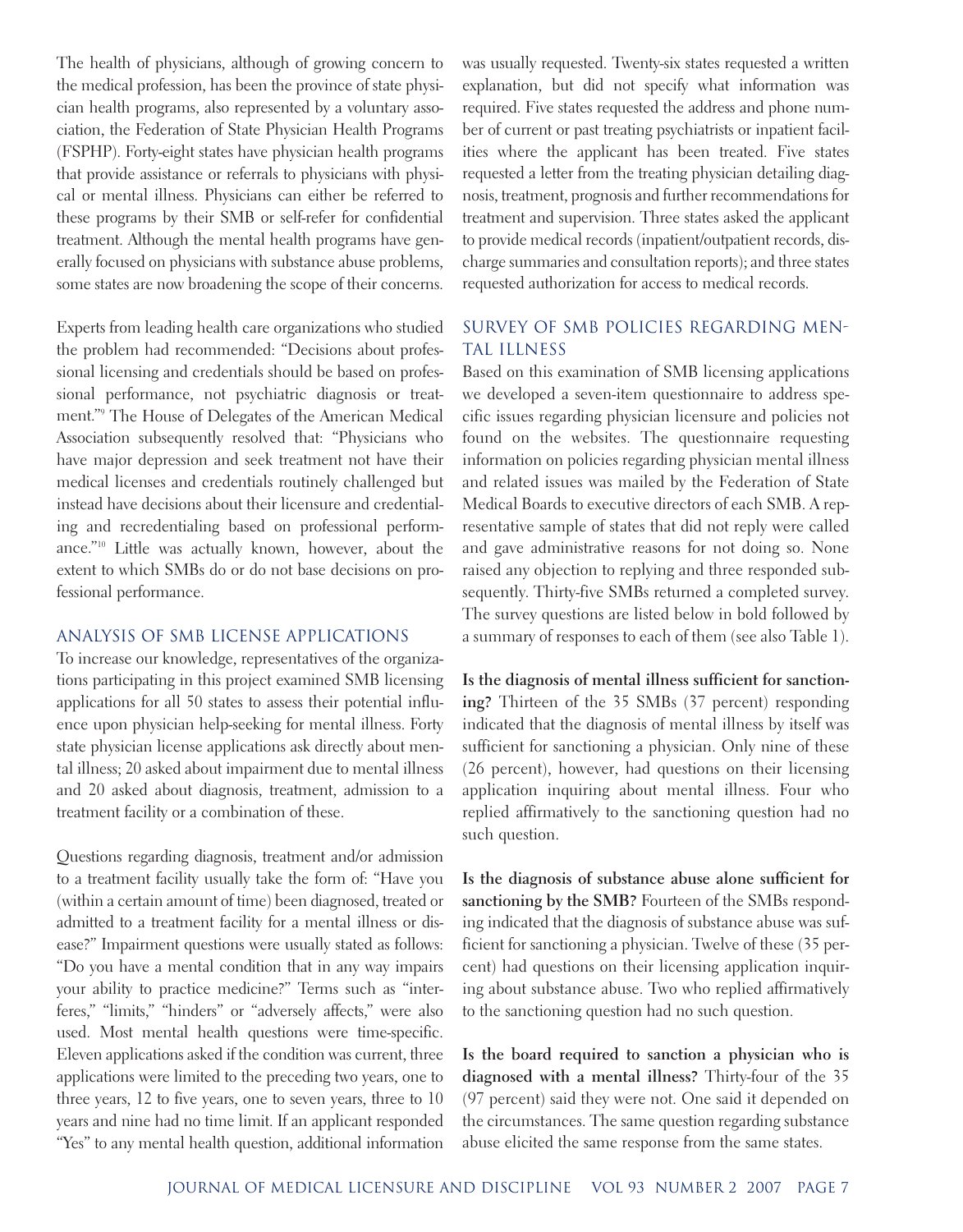#### **Table 1. Responses to Survey Questions (n = 35)**

|                                                                                                                                                                                                                         | Response Frequency (%)  |                                |                  |
|-------------------------------------------------------------------------------------------------------------------------------------------------------------------------------------------------------------------------|-------------------------|--------------------------------|------------------|
| <b>Question</b>                                                                                                                                                                                                         | <b>Yes</b>              | No.                            | Other            |
| Is the diagnosis of mental<br>illness sufficient for sanc-<br>tioning by the board?                                                                                                                                     |                         | $13^{1}(.37)$ 21 (.60)         | 1(.03)           |
| Is the SMB required to<br>sanction physicians who are<br>diagnosed with a mental ill-<br>ness?                                                                                                                          | $\frac{1}{0(0.00)}$     | 34(.97) 1(.03)                 |                  |
| Is a diagnosis of substance<br>abuse alone sufficient for<br>sanctioning by the board?                                                                                                                                  |                         | $14^{2}(.40)$ 19 (.54) 2 (.06) |                  |
| Is the SMB required to<br>sanction physicians who are<br>diagnosed with a substance<br>abuse?                                                                                                                           | (0.00)                  | 34(.97)                        | 1(.03)           |
| If a physician is deemed<br>mentally impaired, what<br>can the consequences be?<br>Revocation or restriction<br>of license                                                                                              | $32(.91)$ $(0.03)$      |                                | 2(.06)           |
| Probation<br>Satisfactory completion of<br>treatment program                                                                                                                                                            | 32(.91)<br>31(.89)      | 1(.03)<br>2(.06)               | 2(.06)<br>2(.06) |
| Is the board mandated to<br>publicly release information<br>during the course of an<br>investigation prior to a final<br>resolution?                                                                                    | 1(.03)                  | 33(.94)                        | 1(.03)           |
| Does the SMB deal differ-<br>ently with physicians receiv-<br>ing psychiatric care v. med-<br>ical care?                                                                                                                | $13^{1}(.37)$ $21(.60)$ |                                | 1(.03)           |
| <sup>1</sup> Four of the 13 states had no questions about mental health on<br>their licensing application.<br><sup>2</sup> Two of the 14 states had no questions about mental health on<br>their licensing application. |                         |                                |                  |

**If a physician is deemed mentally impaired, what are the possible consequences?** Ninety-one percent of SMBs responded that physicians could have their license revoked, suspended, restricted or in some way limited, or be placed on probation, if they were deemed mentally impaired. A variety of other consequences were also reported by SMBs. These included referral to and supervision by a treatment program, different types of "monitoring," fines and other actions "deemed necessary." Almost all SMBs first initiate an examination. Examinations are often performed by a physicians' health committee that

reports its findings to the board. Most SMBs reserve the right to temporarily suspend an applicant's license (prior to a hearing) if that applicant is thought to represent an imminent danger to others.

**Does the SMB deal with a physician receiving psychiatric care differently than they do a physician receiving medical care?** Thirty-seven percent of SMBs responded that they deal differently with physicians who are receiving psychiatric care as opposed to medical care.

**Is the SMB mandated to release information during the course of an investigation prior to final resolution?** Only one SMB responded that it was required to release such information.

**For physicians sanctioned for mental illness, what demographic information is available?** Almost half of SMBs responded that they make age, gender and type of practice information available, but several SMBs did not answer the question or were unsure. The same question was then asked about substance abuse and elicited identical responses as those for mental illness.

## FOLLOW-UP CALLS

We made follow-up calls to the directors of the four SMBs that responded "Yes" to the question of whether physicians who were diagnosed with mental illness or substance abuse could be sanctioned on that basis alone, but had no question on the licensing examination inquiring about mental illness, substance abuse or both. They explained that they relied on information supplied to them about the physician from patients or colleagues or in some cases volunteered by the physician. They would seek confirmation before contacting the physician, relying on such sources as the national databases that supply information about physicians who have previously been sanctioned.

We also telephoned the directors of those SMBs that reported that they could sanction on the basis of an affirmative reply about a psychiatric diagnosis. In most cases, the directors minimized their survey response and indicated that, in practice, physicians rarely faced sanctions for indicating they had a past history of mental illness or substance abuse unless it was accompanied by a history of current impairment.

## PHYSICIANS' CONCERNS ABOUT QUESTIONS

It is understandable that physicians can perceive as intrusive, questions about whether they are in psychiatric treat-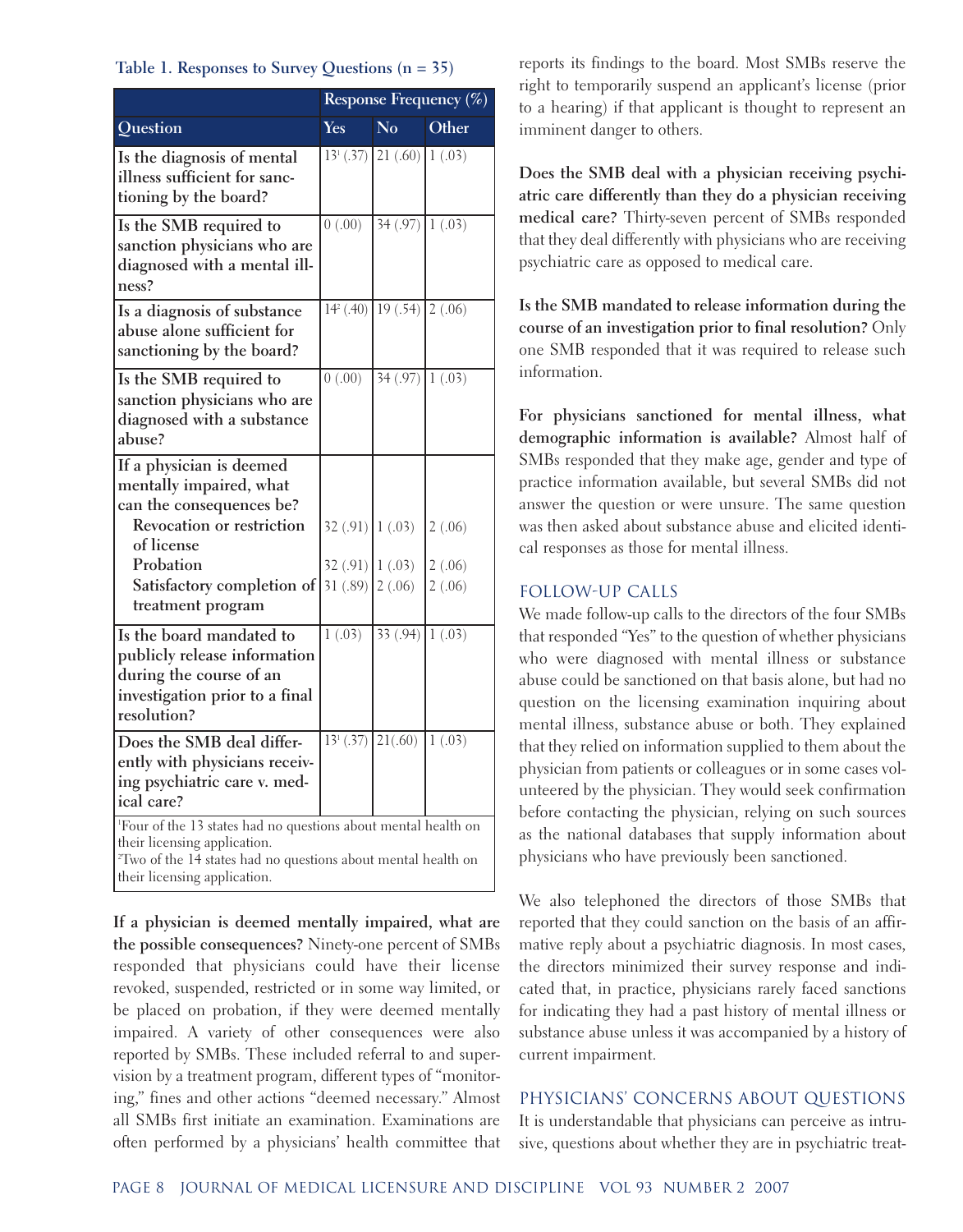ment independent of whether there is any evidence that that they are impaired. Moreover they may be fearful that their answers may lead to sanctions being imposed. The fact that states are not required to sanction physicians for indicating they are in treatment for mental illness or substance abuse is less reassuring than it might otherwise appear since all states that ask the question follow it with inquiries that mandate a response. Regardless of whether the mandated request for further information as a condition of licensing is considered a "sanction," and most executive directors do not regard it as such, it constitutes a stressful additional burden on the physician.<sup>3</sup>

Moreover, the presence on a licensing application of a question about being in psychiatric treatment affects physicians' perceptions of the possible consequences of being so. SMBs report asking physicians who report they are in psychiatric treatment to provide the name of their treating psychiatrist who is then asked to provide records. There is private, personal information in these records and there is potential for harm if the information is not carefully protected. Physicians consider such requests by SMBs as compromising the privacy of the patient-psychiatrist relationship. Although in some states, psychiatrists are not required to reply to such questions, physician patients can feel that they are under pressure to request their psychiatrists to do so.

# ADDRESSING PSYCHIATRIC CONDITIONS DIFFERENTLY

The problem is further complicated when SMBs evaluate psychiatric conditions differently than other medical conditions; for example, by asking physicians about being in treatment for a psychiatric condition when, as in many states, there is no question about other conditions that might lead to impairment. Furthermore, a question about current impairment is categorically different from a question that could be perceived as a threat of sanction by a physician who may have been treated successfully for a mental illness or substance abuse years earlier.

What about the four states that replied they can sanction a physician on the basis of a diagnosis of mental illness, but ask no question about it on their licensing applications, rely on information supplied by physician colleagues or the public and seek confirmatory information before contacting a physician? SMBs are expected or required to investigate such complaints and physicians usually expect them to do so. Physicians may be asked to respond to a complaint, particularly if the SMB has confirmatory evidence of its validity.

The states with this policy were aware of the large number of such complaints without merit and seemed more than ordinarily protective of physicians' privacy concerns. Of course if physicians refused to respond to inquiries they could be sanctioned, but the context is different and physicians are more likely to resent the complainant than to see the SMB as unfairly intrusive.

Although we have no data evaluating SMB decisions, the interviews with SMB executives suggest that, contrary to what many physicians believe, a physician who is unimpaired will eventually be allowed to have an unrestricted license. SMBs have a great deal of flexibility in what they can do; physician board members are central participants in their decisions. However, the trauma of the process and the cost to the physician of mandated evaluations or an interrupted practice can be considerable. In addition, the possibility that physicians who are not currently impaired could be sanctioned may be a disincentive to physicians seeking help. Such a disincentive endangers physicians by exposing them to the consequences of an untreated condition and, if in time they become impaired, possibly endangers their patients as well.<sup>11</sup>

As they focus on current impairment, more SMBs may recognize that they need to be as concerned with preventing impairment from developing as they are with sanctioning physicians after it occurs. Such a focus may lead them to develop and make available deidentified epidemiological data on physicians who are sanctioned by SMBs. These data will help identify those who are most vulnerable, information necessary for efforts at prevention.

## SUGGESTIONS

Protecting patients from the damages caused by impaired physicians is, and should remain, the central aim of licensing procedures for physicians. That goal would be enhanced by embracing a public health approach that includes the prevention of physician impairment. Initiatives that encourage physicians who are not impaired but are seeking help for conditions like depression will only protect patients more effectively. Such initiatives would reduce the level of suspicion and hostility that exists between physicians, medical societies and medical boards.

SMB executives are probably right in claiming that, even in the minority of states that can withhold licenses from physicians pending investigation purely on the basis of their being in psychiatric treatment, unimpaired physicians will eventually be permitted to resume their profes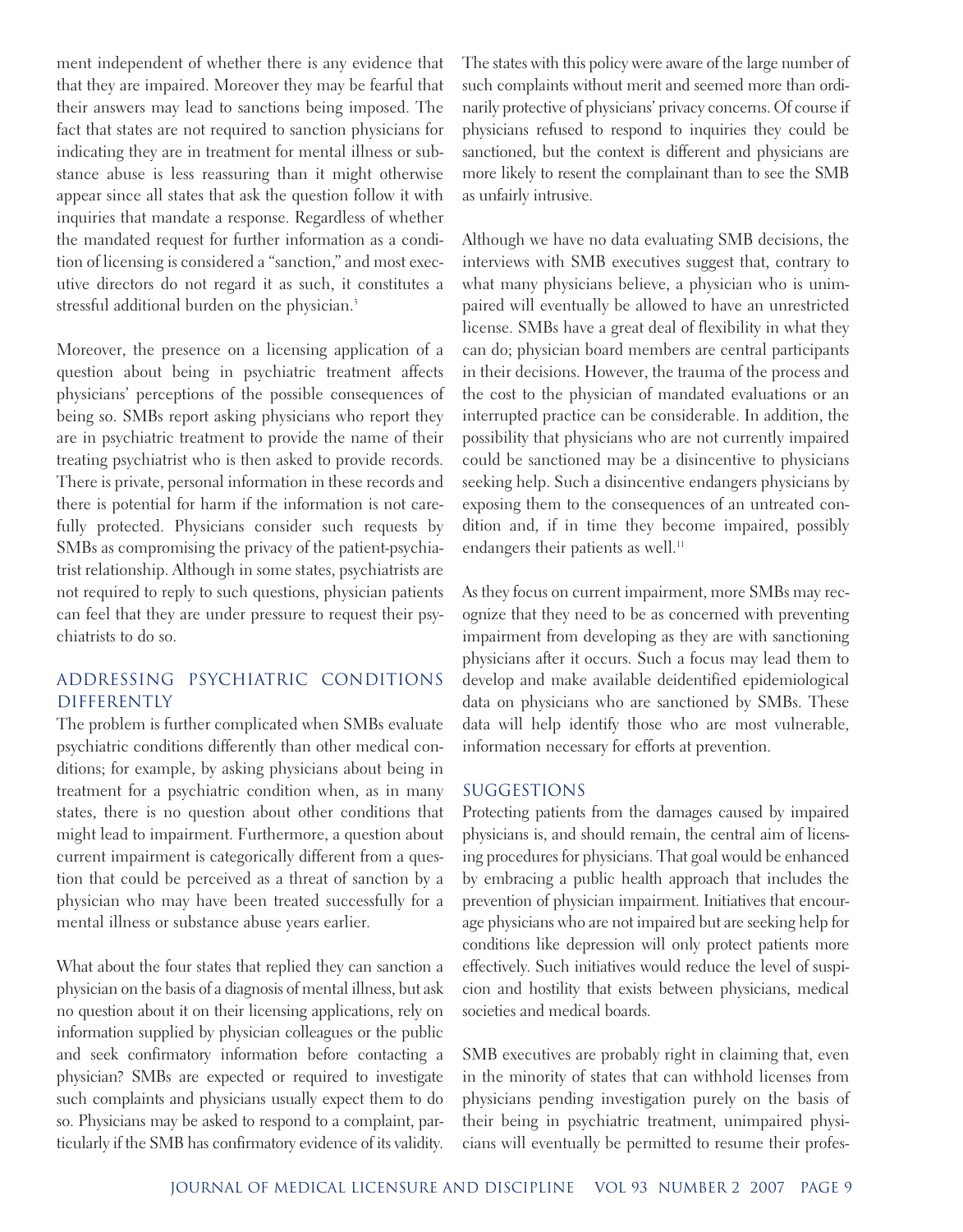sional activities. Nevertheless, SMB policies and procedures that single out physicians for investigation on the basis of their being in psychiatric treatment not only cause distress for those who actually experience unwarranted interruptions in their work, but also diffuse fear of seeking treatment throughout the profession, even in states which have no such policies. The information in the SMB license applications and the survey of SMB executives suggests some approaches that while protecting patients decreases barriers to physician help-seeking.

- Rather than ask about being in treatment for a psychiatric condition, SMB applications could ask if physicians have any physical or mental condition (including alcohol or drug abuse) that is limiting, impairing or may be likely to limit or impair the ability of the physicians to practice their profession. If physicians answer yes, then questions as to whether the limitations or impairments are being addressed by treatment are, and will be perceived, as appropriate.
- SMBs and those who appoint their members could consider having a psychiatrist on or available to the board to assist in resolving licensing issues involving psychiatric conditions.
- If psychiatric evaluations are indicated for physicians who are possibly impaired, independent psychiatric evaluators could be appointed who can review any treating psychiatrist's information rather than having the board do so. Although the evaluator should have access to all information needed, personal details unrelated to the physician's ability to function as a physician need not be communicated to the board.
- State physician health programs that are not already addressing the unique needs of physicians with mental health problems, such as depression, should be encouraged to do so.
- SMBs and state physician health programs, as well as hospitals and physician groups, could develop less punitive and threatening mechanisms for identifying physicians with depression and other mood disorders.
- The Federation of State Physician Health Programs (FSPHP) should encourage county and state medical societies to introduce anonymous, self-evaluation screening on the internet for depression for physicians, recommending that they seek treatment if it is indicated. Hospitals and medical groups should be encouraged to do the same. The Joint Commission should be encouraged to determine how such screening could be made part of the accreditation process.
- The FSMB and the FSPHP should encourage their

members to develop and make available deidentified epidemiological data on physicians who are identified as impaired because of mental illness. This should improve identification of those who are most vulnerable, a necessary step in any preventive approach to the problem.

- The FSMB and the FSPHP should work together in developing and recommending to their members policies and procedures that would encourage physicians with depressive disorders to seek help to prevent impairment from developing.
- State and county medical societies should have liaison committees with SMBs to produce information about what actually happens at board meetings. This would help reduce misunderstanding that exists among physicians about how boards operate and permit them to address jointly procedures that arouse concern.

Ameliorating the perception that help seeking could be harmful to professional life and encouraging early treatment of depression would reflect the adoption of a public health approach that would be a significant change in the culture of medicine. It would provide an opportunity to reduce physician impairment. As in all of medicine, an ounce of prevention is worth a pound of cure.

# AFFILIATIONS:

Herbert Hendin, M.D., CEO and Medical Director, Suicide Prevention International, Professor of Psychiatry, New York Medical College; Charles Reynolds, M.D., Professor of Psychiatry, University of Pittsburgh Medical Center; Dan Fox, Ph.D., CEO and President Milbank Memorial Fund; Steven I. Altchuler, Ph.D., M.D., Mayo Clinic Department of Psychiatry; Phillip Rodgers, Ph.D., American Foundation for Suicide Prevention; Laura Rothstein, J.D., Professor of Law, University of Louisville; Mark Rothstein, J.D., Director, Louisville Institute for Bioethics, Health Policy, and Law; Peter Mansky, M.D., Executive Director, Nevada Health Professionals Assistance Foundation; Barbara Schneidman, M.D., Vice President for Education, American Medical Association; Luis Sanchez, M.D., President, State Physician Health Programs; James N. Thompson, M.D., President and CEO, Federation of State Medical Boards.

# REFERENCES

1. American Psychiatric Association. Position statement on confidentially of medical records: does the physician have the right to privacy concerning his or her own medical records? *American Journal of Psychiatry*.